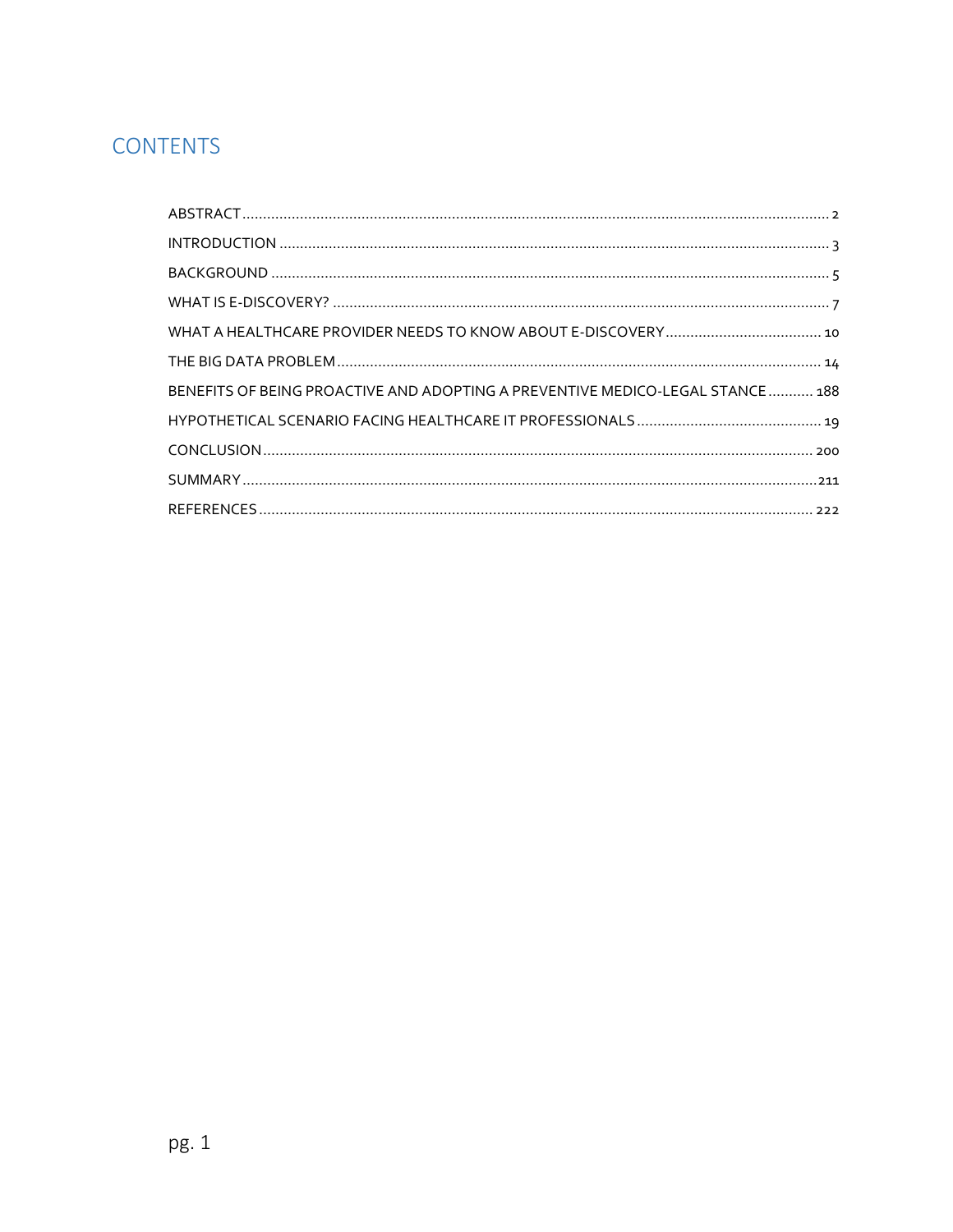

**Author:** Dale C. Newton, MD is a board-certified radiologist, specializing in neuroradiology and is a former Naval Medical Corps officer. He has 25 years of practical knowledge and experience as a medico-legal consultant and has expertise in number theory, data compression, statistics, data analysis, Monte Carlo simulation, computer hardware/software, and medical imaging devices.

# <span id="page-1-0"></span>ABSTRACT

Although healthcare professionals are generally aware of the transition to electronic medical records (EMR), pursuant to the American Recovery and Restoration Act of 2009, which mandated the transition in 2014, many healthcare professionals and organizations seem to have little, if any, knowledge about the significant financial and medico-legal risks they face associated with the use of EMR and electronically stored information (ESI). Nor do they seem to realize the scope and magnitude of these exposure risks until *after* they have been named party to a lawsuit. Following the old adage, "an ounce of prevention is worth a pound of cure," healthcare professionals and healthcare organizations should *not* treat this matter lightly and instead adopt a "proactive preventative" medico-legal approach in order to fill the knowledge gap regarding electronic discovery (e-Discovery).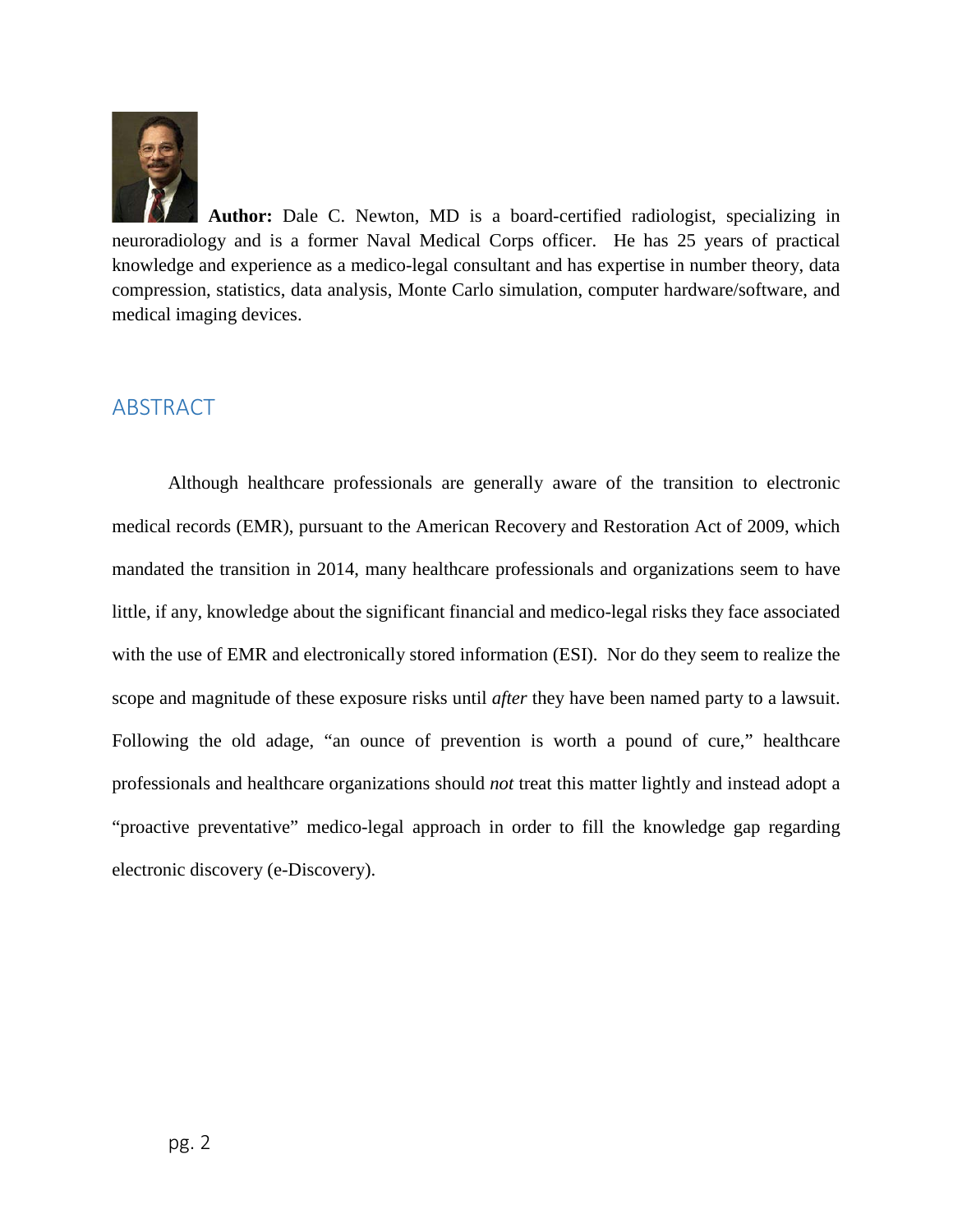## <span id="page-2-0"></span>INTRODUCTION

Nine years ago, defense healthcare attorney Chad Brouillard (2007) wrote an article discussing the embodiment of e-Discovery rules into the "then-new Federal Rules of Civil Procedure" and their effect upon the healthcare industry. A year later, Brady et al. (2008) wrote about e-Discovery involving the healthcare industry and pharmaceutical litigation. They also put forth an equally compelling argument and made the foreboding statement that, "the [e]merging legal issues related to ESI and e-PHI in the healthcare industry (the largest industry the United States) (8) [were] not being addressed and [were] not even 'on the radar' as an issue of importance in most healthcare organizations and their regulatory agencies" (Introduction, p. 6).

Brouillard published a more extensive article focusing exclusively on the "emerging trends" (2010) and potential medico-legal risks and EMR liabilities already affecting the healthcare industry. Though these articles appear to have been written primarily by attorneys for the legal industry and legal professionals, they represented clear and convincing evidence that the healthcare industry needed to "wake up and take note."

Despite these warnings and another six years gone by, the healthcare industry has still largely failed to recognize and adapt to the implications of e-Discovery. The constant recurring theme is that the interaction among e-Discovery, healthcare law, and EMR liabilities represents a "fundamental shift in how…electronic medical evidence…collect[ed] and use[d] by healthcare litigants" (Brouillard, 2010, p. 39) would usher in a brave new world. Furthermore, Brouillard argued that "what we must [now] think about when anticipating healthcare litigation" requires that a new and different perspective be adopted as a result of this fundamental shift. It would be a naive assumption for anyone to believe that his comment regarding "what *we* must think about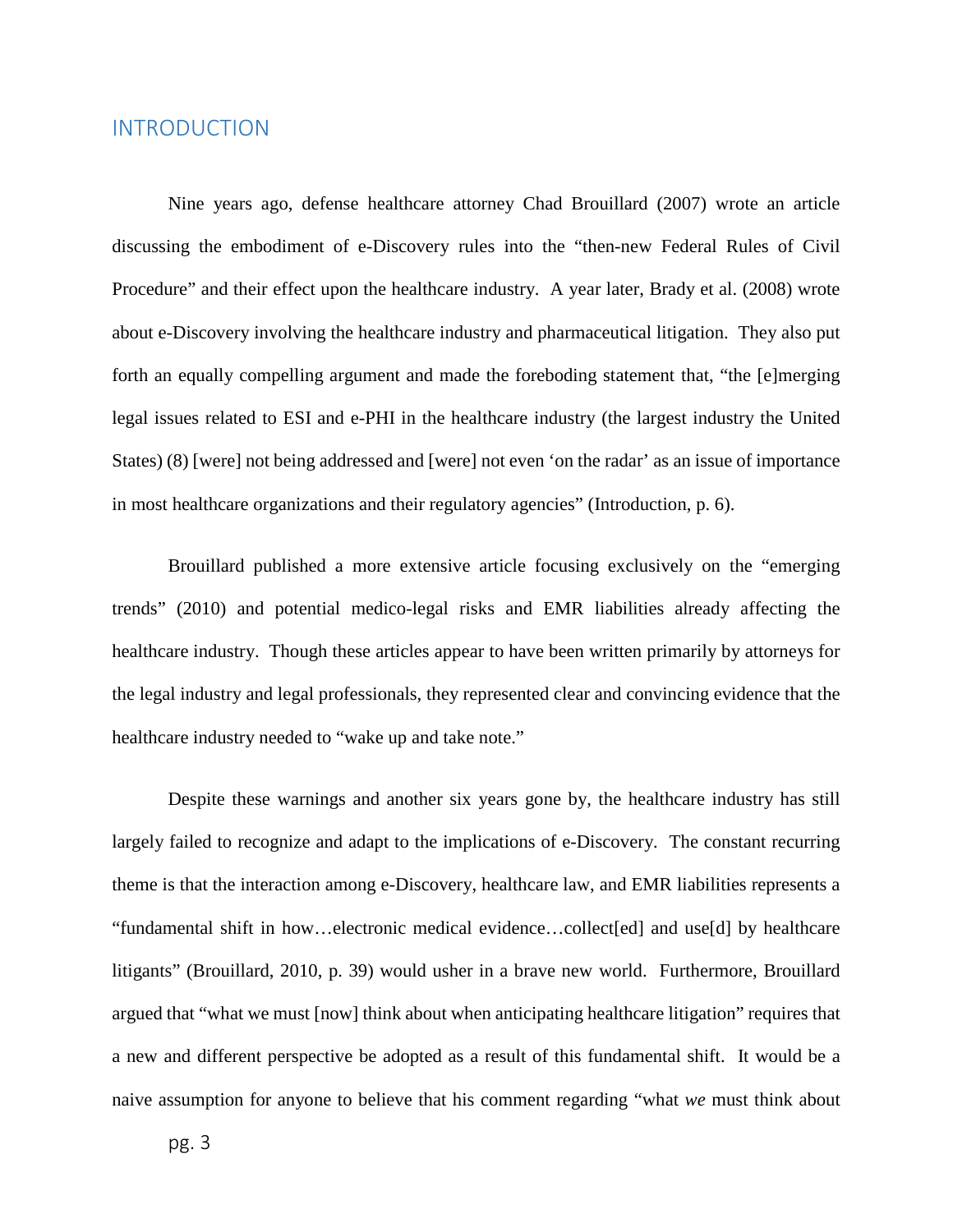when anticipating healthcare litigation" (emphasis added) only pertains to the legal community. Healthcare professionals and the healthcare industry would have made insufficient progress in furthering their own knowledge and understanding about e-Discovery during the past decade.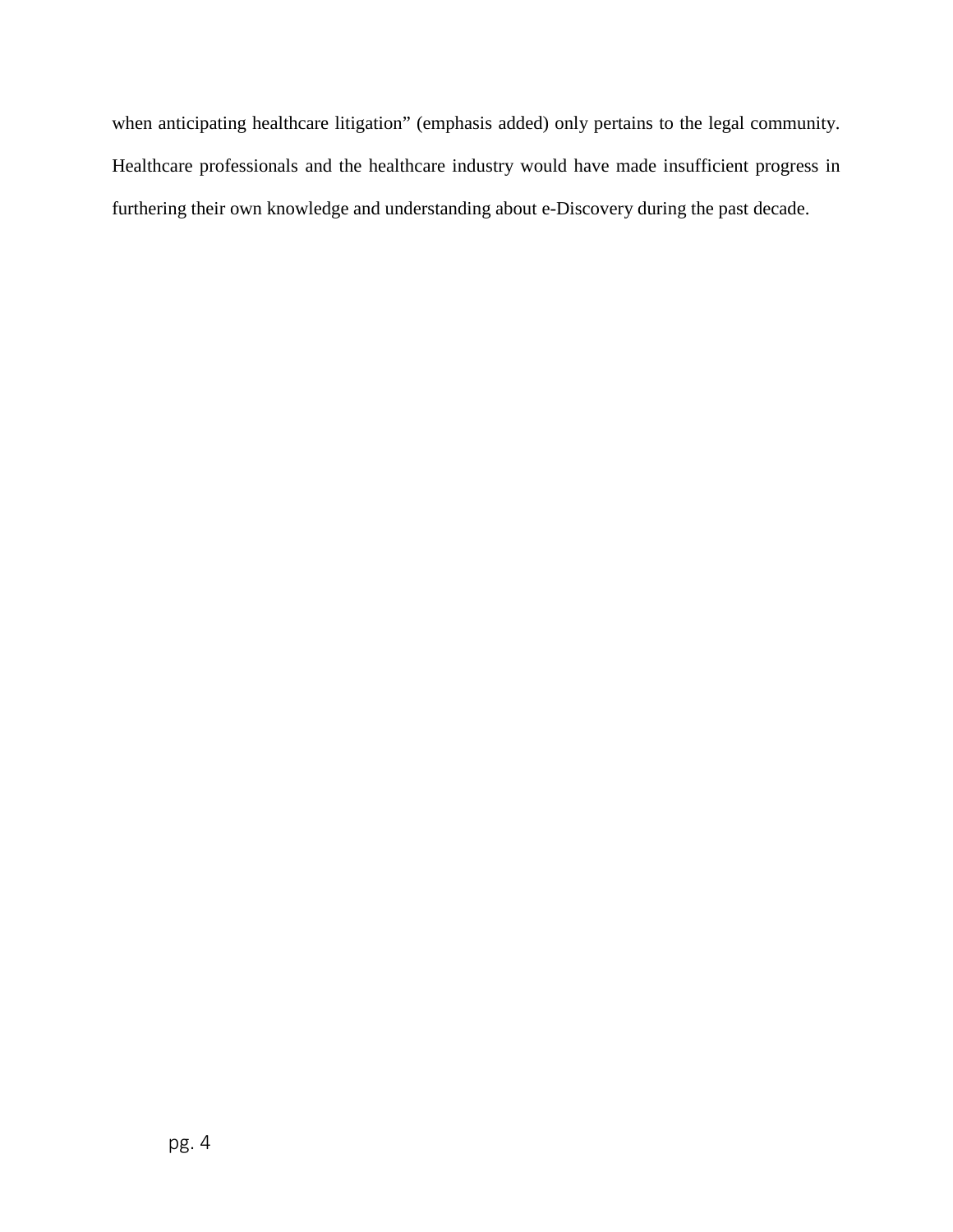### <span id="page-4-0"></span>BACKGROUND

Since the federal mandate requiring the entire healthcare industry and all healthcare professionals to implement and use electronic medical records by the year 2014, there has been a major convergence of technology and law on the practice of medicine. Indeed, the dominant theme captivating healthcare professionals and executives these past two years have been directed towards the implementation of ICD-10 codes, meaningful use of EMR, the issue of Medicare/Medicaid/private payer insurance reimbursement, and/or the Affordable Care Act. What has been noticeably missing from the discussion is the more subtle but pervasive issue related to the medico-legal risks associated with EMR and electronically stored information. In particular, the topic of e-Discovery related to EMRs is an important subject that the healthcare industry professional cannot and should not ignore because this new "ESI world" is where the EMR now exists.

Even though the EMR occupies an increasingly smaller fraction within it, ESI is already having a significant impact on their daily professional and personal life. Healthcare professionals have not paid attention to and therefore have little if any knowledge or information about e-Discovery and the significant financial and medico-legal risks they face associated with the use of EMR and ESI, unless they have been personally involved with recent litigation that involved e-Discovery matters.

There are many reasons for healthcare industry professionals to purchase professional liability insurance, including business survival and contract requirements. One of the primary reasons why professionals and healthcare organizations purchase insurance is in case of the inevitable medical malpractice dispute. The legal expenses alone related to a malpractice lawsuit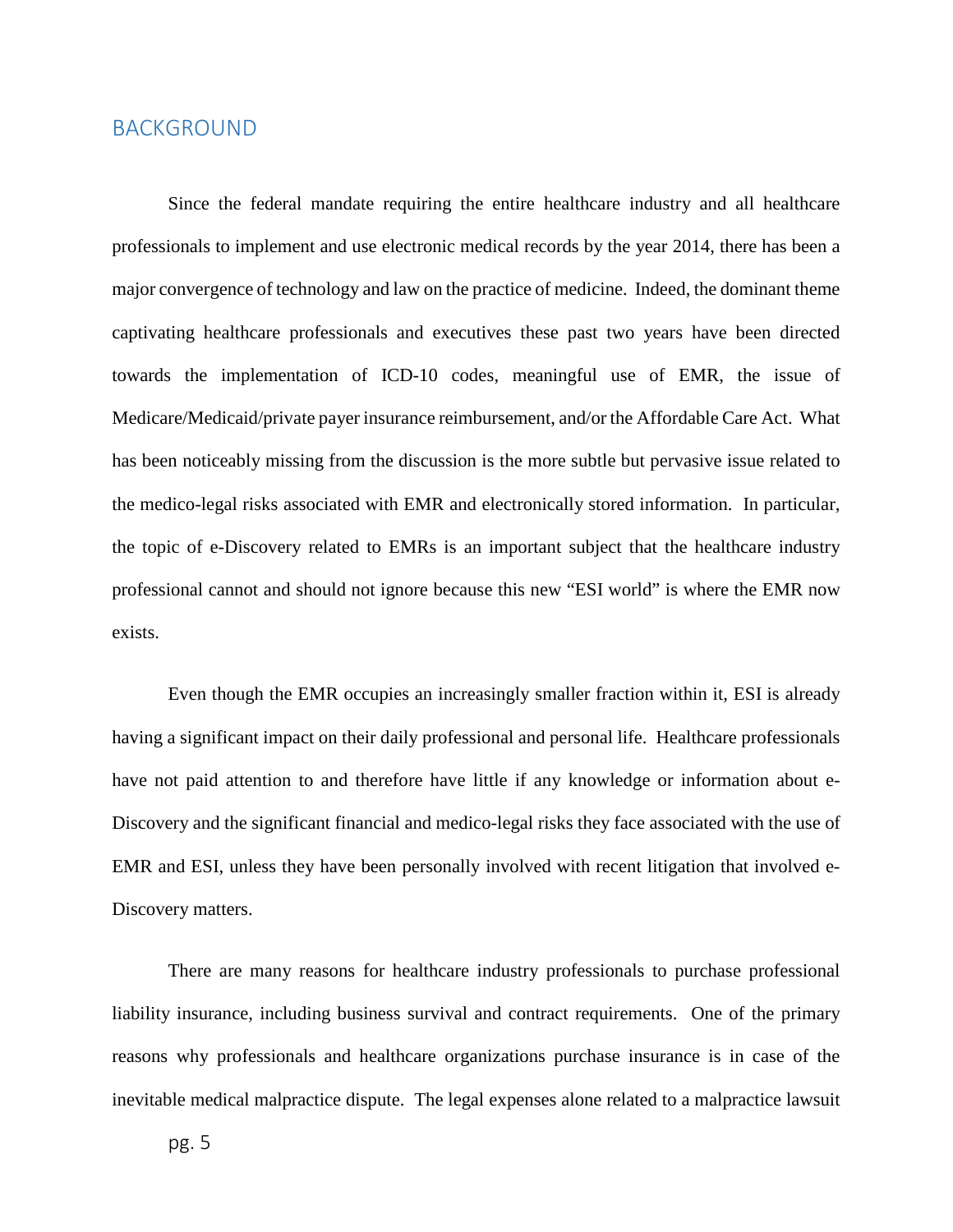can cost hundreds of thousands of dollars, while settlements and verdicts can multiply that expense. Research reveals, "roughly 1 in 14 U.S. doctors face a malpractice suit every year" (Corapi, 2014). Malpractice insurance pricing in a number of states has been stable and even declining for the past several years, but the possibility of litigation remains high and professional liability coverage is a must.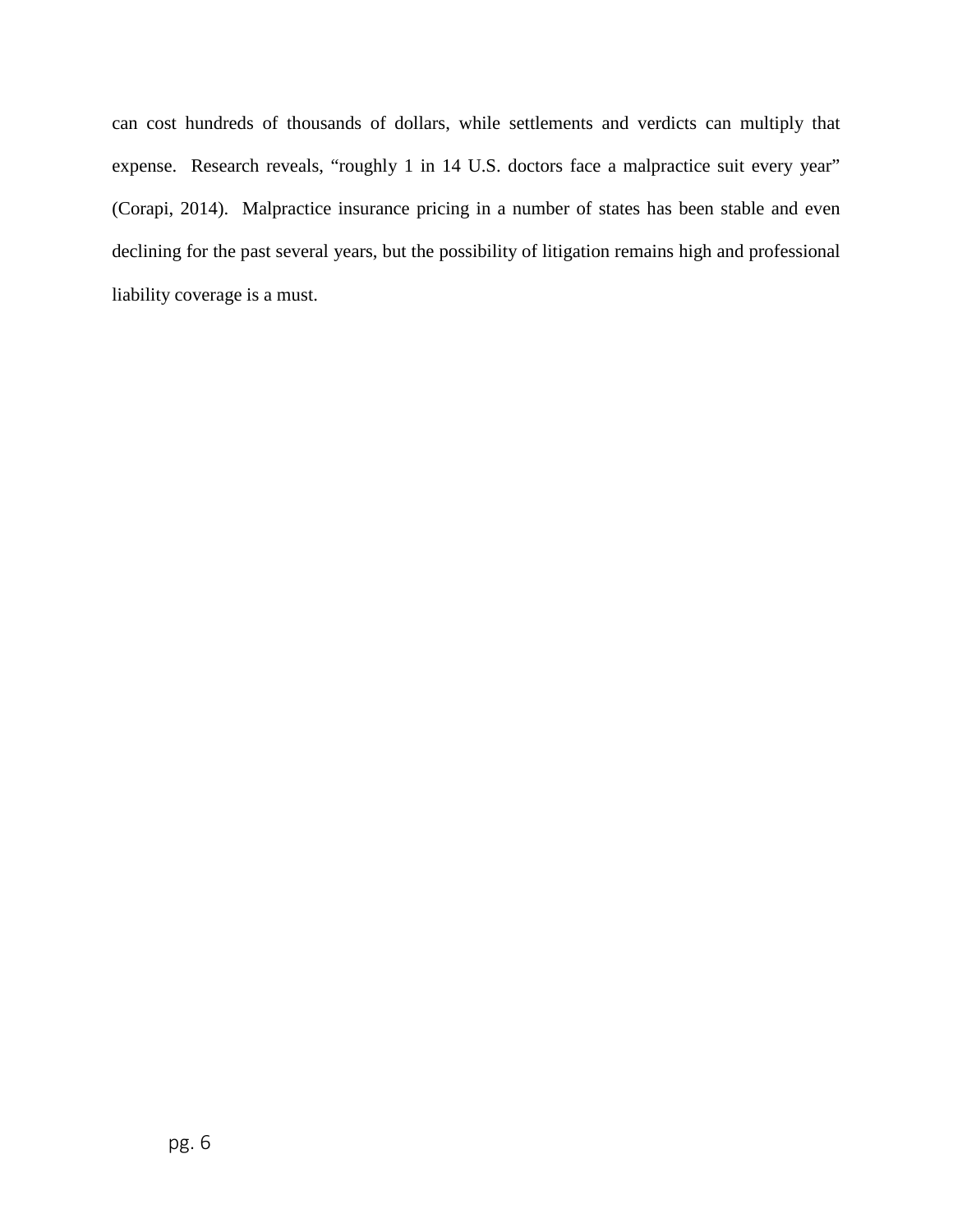## <span id="page-6-0"></span>WHAT IS E-DISCOVERY?

In the article *To Avoid Malpractice, Radiologists Must Communicate*, the author cautions the reader about the risk of potential medical malpractice litigation due to the "failure [of] communication" (Howell, 2014). This article is particularly noteworthy for two statements attributed to Dr. Graham Billingham (Chief Medical Officer for The Medical Protective Company, Inc.), "…patients' attorneys can now subpoena personal, hand-held devices, such as iPads and smartphones" and "Everything within and outside the electronic health record (EHR) is timestamped."

It is likely that Dr. Billingham is referring to the relatively new paradigm known as "electronic discovery" or e-Discovery. His additional remarks that "everything within and outside the electronic health record (EHR) is time-stamped" further amplifies his admonition and should be taken literally, because e-Discovery is part of a much larger universe of "electronically stored information." E-Discovery is a relatively new but very powerful litigation tool useful for identifying, collecting, preserving, processing, and producing ESI, including, but not limited to EMRs. This is in response to a request for production that a healthcare provider or a hospital may have received from a law firm as part of the discovery phase of a lawsuit or an investigation. It is based upon an Electronic Discovery Reference Model (EDRM). (Figure 1)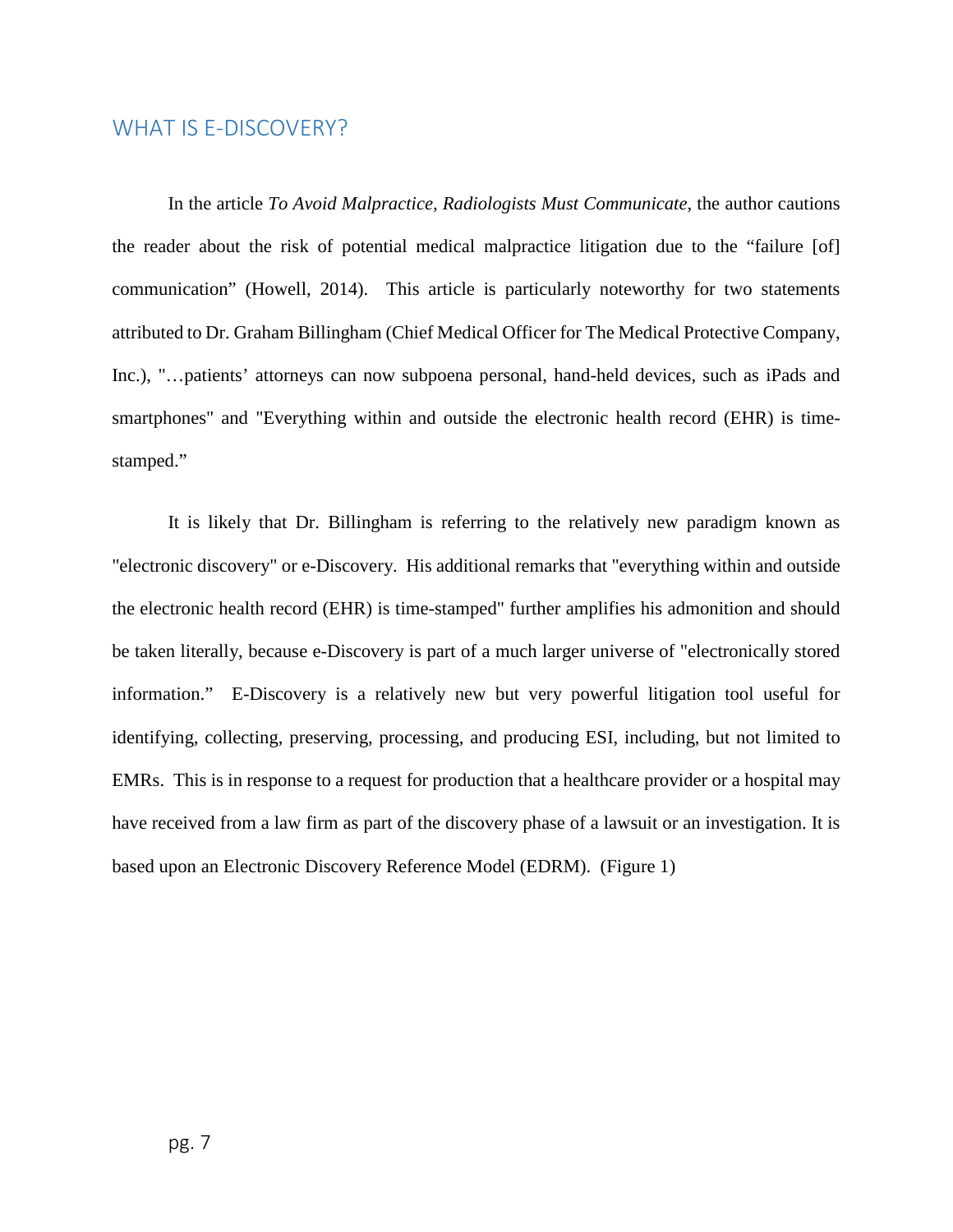**Processing** Preservation Informatio Production Presentation **Identification** Review Collection **Analysis VOLUME RELEVANCE** Electronic Discovery Reference Model / @ 2014 / v3.0 / edrm.net

**Electronic Discovery Reference Model** 

*Figure 1*. Electronic Discovery Reference Model. Reprinted from E.D.R.M., 2014. , Retrieved from [http://www.edrm.net/archives/23174.](http://www.edrm.net/archives/23174) Copyright 2014 by E.D.R.M. Reprinted with permission.

With respect to medical malpractice lawsuits, another person interviewed for the article, Dr. Jonathan W. Berlin, a radiologist with the North Shore University Health System located in Chicago, IL, said, "[t]o truly protect themselves, providers must proactively seek out all information available to them." These remarks must be understood in a bigger and broader context.

The Electronic Discovery Reference Model was initially conceived by George Socha, Jr., founder of Socha Consulting, LLC, in St. Paul, MN, and Tom Gelbmann, managing director of Gelbmann & Associates, in Roseville, MN. The reference model (EDRM, 2016) divides the e-Discovery process into six areas:

**Information Governance**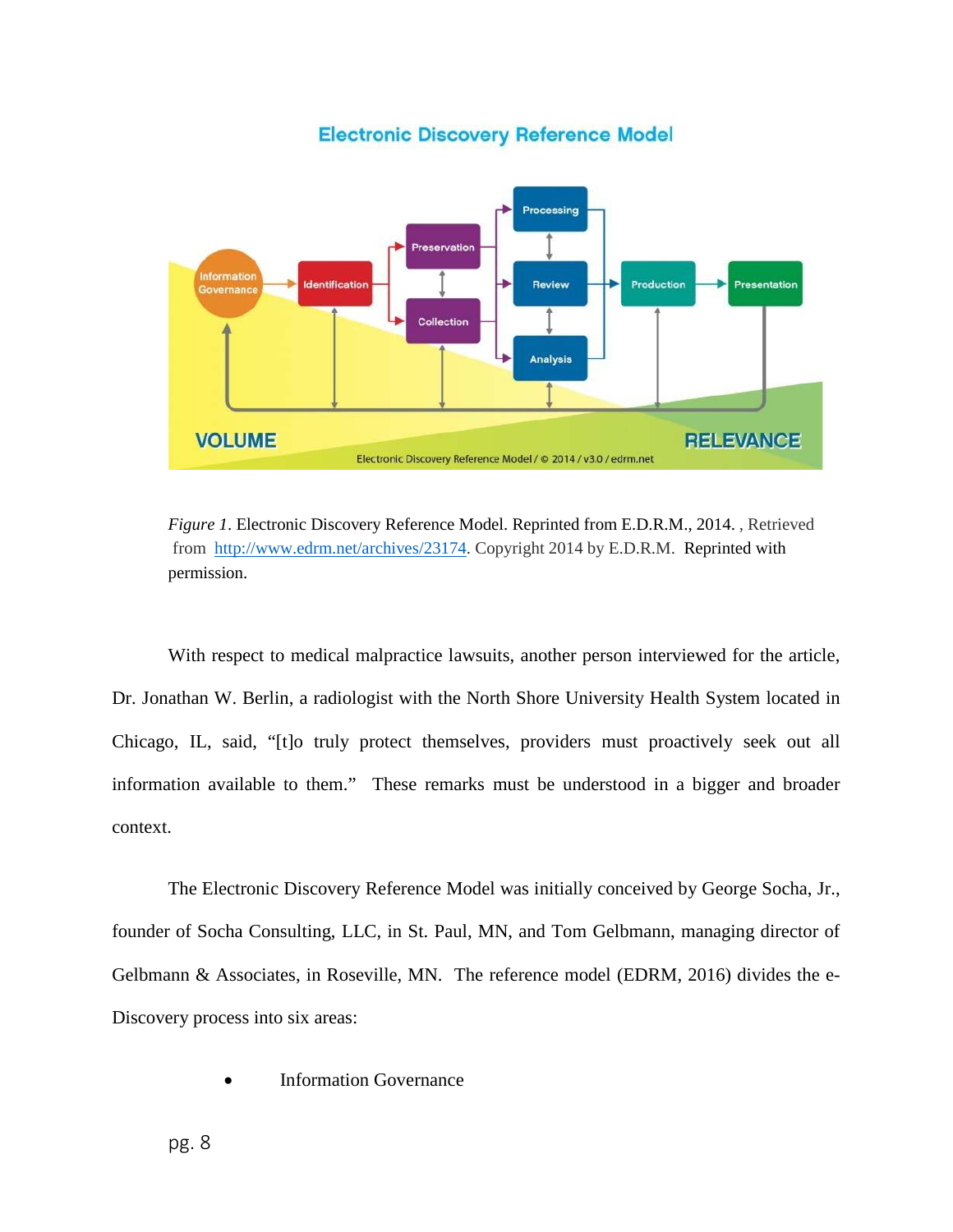- Identification
- Preservation / Collection
- Processing / Review / Analysis
- **Production**
- **Presentation**

Simply appreciating that e-Discovery tools exist and realizing that they can (and will) be used to find discoverable information that could be used as evidence (for or against a healthcare professional or organization) in a legal matter is an important, but insufficient, first step forward. It is insufficient because healthcare professionals and organizations cannot afford to (nor should they) blindly depend upon their attorney for advice and counsel regarding this subject.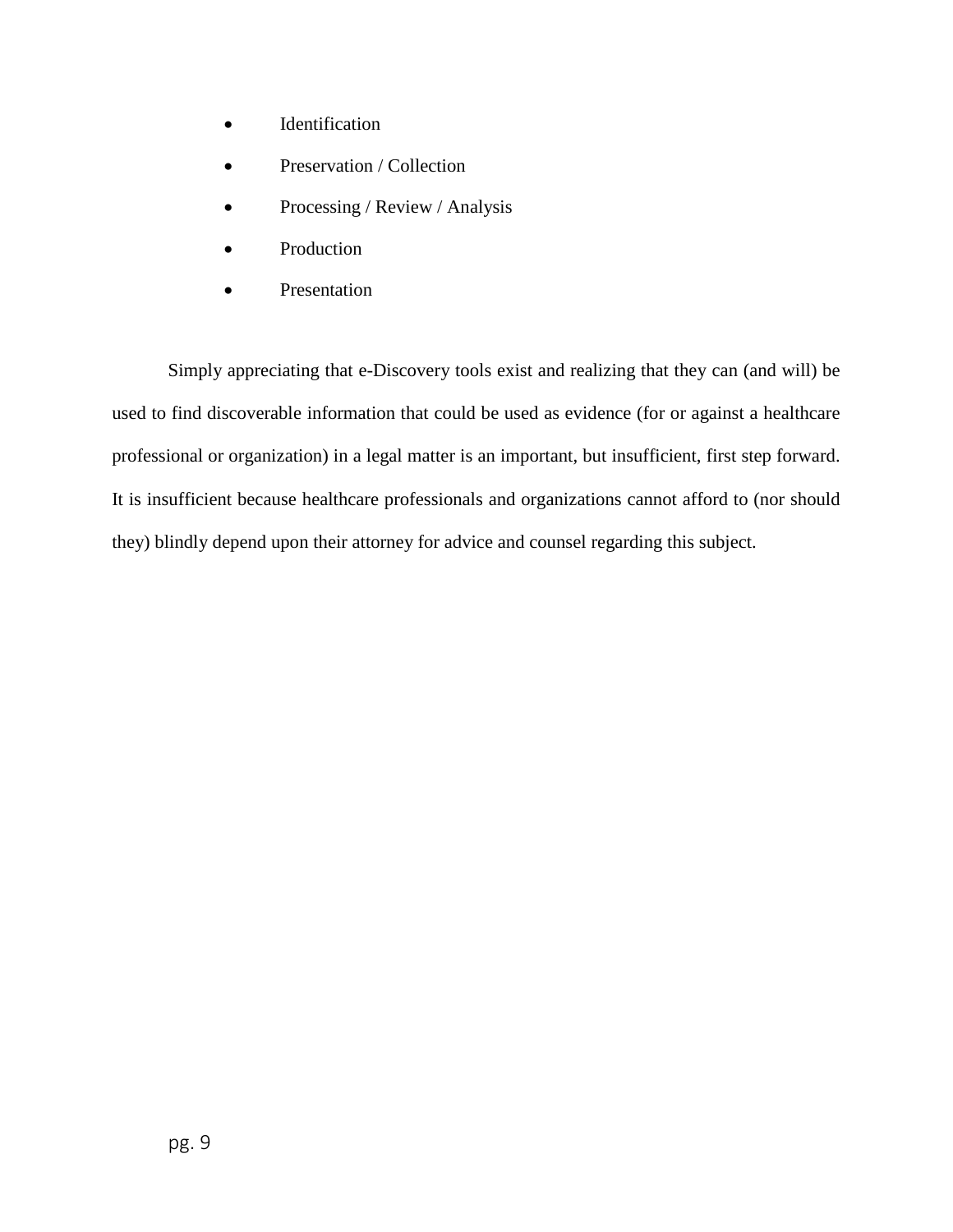# <span id="page-9-0"></span>WHAT A HEALTHCARE PROVIDER NEEDS TO KNOW ABOUT E-DISCOVERY

Hospitals and individual healthcare professionals who have attorneys who represent them would be wise to further their own understanding about e-Discovery as it relates to EMRs and to learn from the mistakes of others. There are several important "do's and don'ts" to consider. First, healthcare professionals need to remember that, historically, attorneys have always been more comfortable with and had more control over traditional paper-based aspects of litigation matters. Many attorneys and legal professionals have become very adept at "handling" paper and would probably "prefer" to continue practicing law in that type of environment. But, those days are rapidly fading thanks to technology. Second, many lawyers, especially those more seasoned, are somewhat apprehensive and even a little concerned about e-Discovery, because it requires them to understand and become familiar with new technology. To make matters worse and at the risk of their pride and embarrassment, many older lawyers will have to learn (or have had to learn) how to more efficiently and effectively best use this technology, while striving to minimize the overall legal expenses of their clients and still delivering winning results.

And therein lies an important problem: the majority of practicing attorneys and legal professionals were neither formally taught anything about the subject matter of e-Discovery in law school, nor have they been formally educated since completing their law degree. In support of this ongoing concern, the number of U.S. law schools that offer a formal e-Discovery course as part of their three-year school curriculum is still remarkably quite small. In a recent article (Hamilton & Lange, 2015), reference is made to a survey that was conducted by the leading e-Discovery software provider (Kroll Ontrack), which evaluated the public websites of 193 law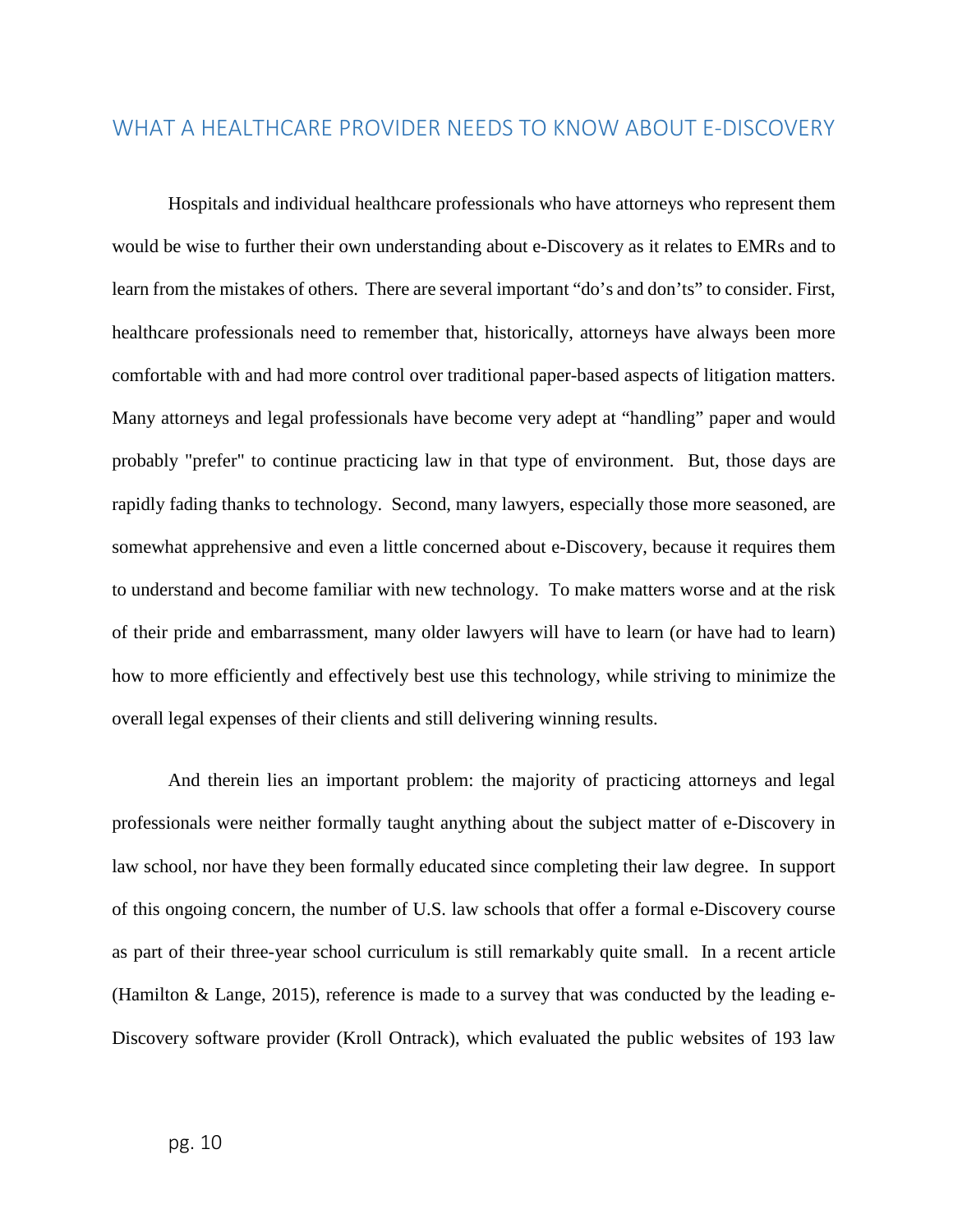schools. The purpose of the survey was to understand which ones offered e-Discovery education and to rank these law schools into one of four levels:

1. Offered no e-Discovery courses,

2. Offered a basic e-Discovery course on e-Discovery law,

3. Offered courses that contained a significant practical lawyering component, such as the actual drafting of litigation hold notices and mock Rule 26 (f) conferences (*Federal Rules of Civil Procedure* discovery requirements), or

4. Offered courses that contained data handling, processing, and analytical work with actual e-Discovery software.

In the words of one of its co-authors, Attorney William Hamilton (Executive Director of the E-Discovery Project at the University of Florida Levin College of Law and Dean of Graduate Studies, Bryan University, e-Discovery Project Management),

> [A]stonishingly, 15 years into the e‐discovery epoch, 125 law schools offer no e‐discovery courses. Most of the 69 schools with e‐discovery courses followed the traditional case law teaching methods. A small percentage of the 69 schools, offered courses with practical lawyering exercises. And only eight schools were at level four, offering hands on experience with actual e‐discovery tools (Hamilton & Lange, 2015).

He further asks, "[w]hy are law schools paying minimal attention to e-discovery when ediscovery expenses are often half or more of the total cost of litigation?"

The Typical Litigation Lifecycle serves to illustrate his point. (Figure 2)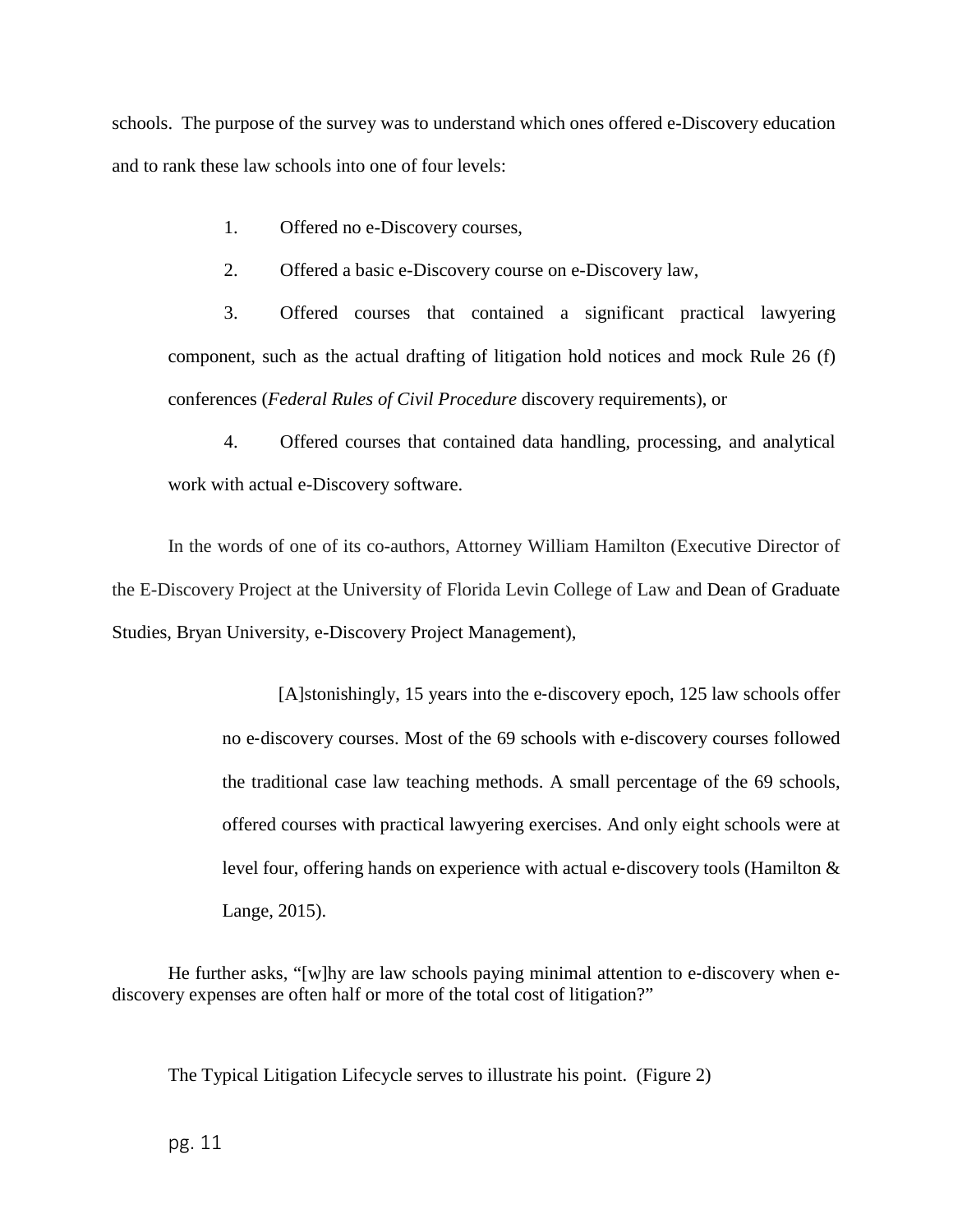

*Figure 2*. Typical Litigation Lifecycle. Reprinted from *Drafting a Dream Team to Prevent E-Discovery Nightmares,* by A. Dove, 2010, *Information Management, Nov/Dec,* p.19. Copyright 2010 by ARMA International, www.arma.org. Reprinted with permission.

At first glance, many healthcare professionals would immediately recognize the similarity

of Figure 2 to that of an abnormal ECG cardiac rhythm (Dove, 2010) with a depressed ST segment. In reality, this figure depicts the six (6) different phases of a litigation matter as it goes through the judicial process. Of particular note is the very long "PR" interval or pre-trial discovery phase of the lawsuit, which often generates the most legal expenses. Three additional comments from two other attorneys familiar with the e-Discovery knowledge gap further underscore this issue. Attorney Dominic Jaar stated,

> Many cases that should involve electronic documents, and therefore e-discovery, end up in courtrooms with nothing but boxes of paper and binders. Here is the scary reason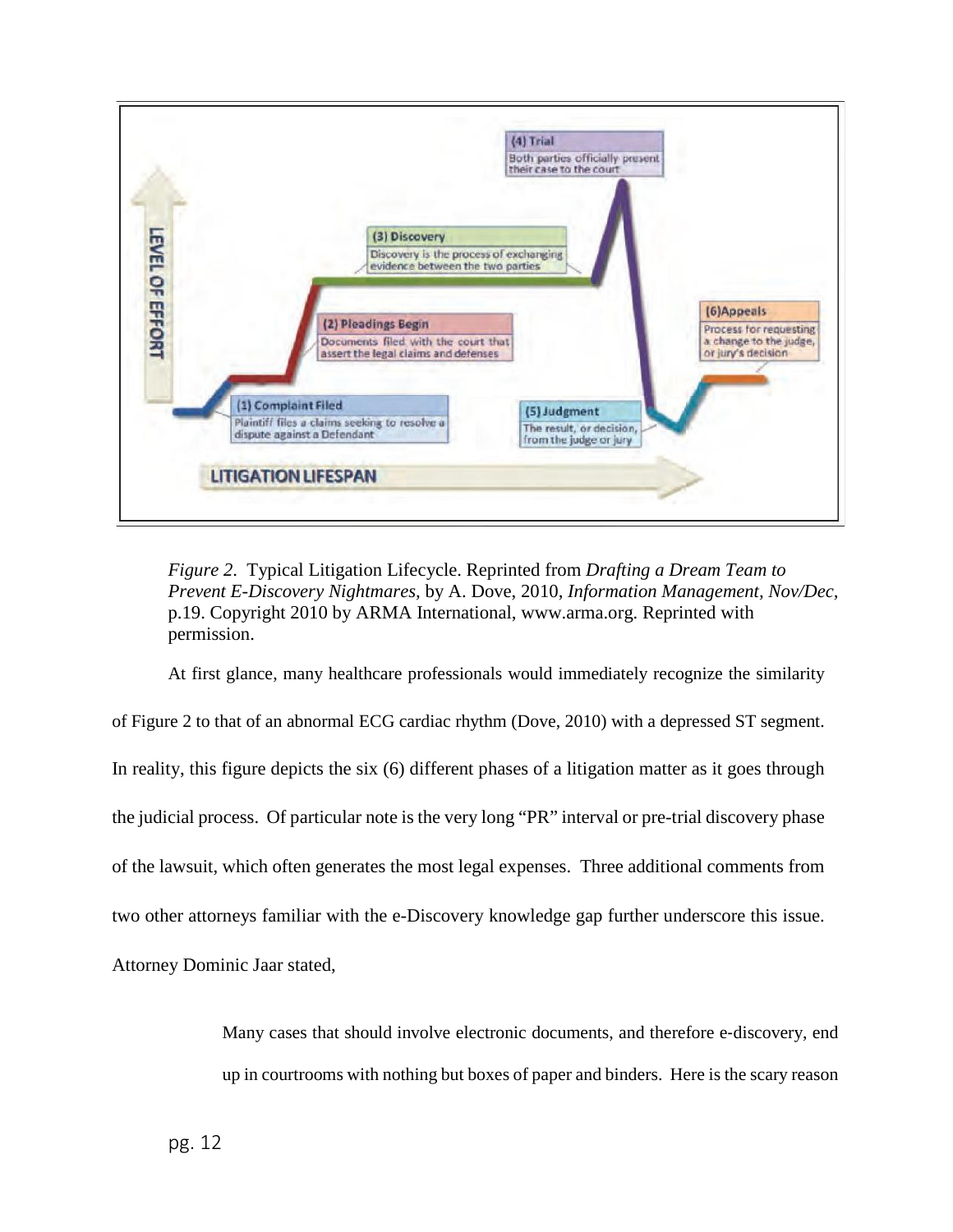behind that reality: Most lawyers, even those who use a range of technology every day, are still uncomfortable dealing with electronic documents in discovery. Hence, there is often a tacit or even an explicit agreement between opposing counsels of the "don't ask for e-documents and I won't either" type. The worst part is that generally these lawyers are convinced they are helping their clients by saving them money and hassle. In most cases, the opposite is the truth (2009).

Attorney Ralph Losey<sup>[1](#page-12-0)</sup> made the following two statements about e-Discovery.

"Some trial attorneys, with or without the permission of their clients, go so far as to enter into secret agreements with each other to ignore the [ESI] world" (2009).

> [e‐Discovery is] so new that virtually no one knows how to do it. As a result most lawyers do their best to avoid it, and when they cannot, they hire outside experts to tell them what to do. Alternatively, worse yet, they blunder through blindly on their own and mess up at their client's expense (2011).

Finally, and perhaps most importantly, is the "BIG" data problem as portrayed by Jason Baron and Ralph Losey in their YouTube video entitled, "E-Discovery: Did You Know" (Baron & Losey, 2016) and the related graphic. (Figure 3) With this almost exponential daily growth of ESI, it can be difficult to find the crucial relevant information needed for resolving a legal dispute. Given all of the excess "white noise" and clutter that must be sifted through, an individual law firm or attorney cannot physically keep up with or manage this ever-increasing amount of data.

 $\overline{a}$ 

<span id="page-12-0"></span> $1$  "Mr. Losey reports the situation has improved somewhat since he first made these comments, but still remains a problem." Personal email communication with Attorney Ralph Losey on 24 May 2016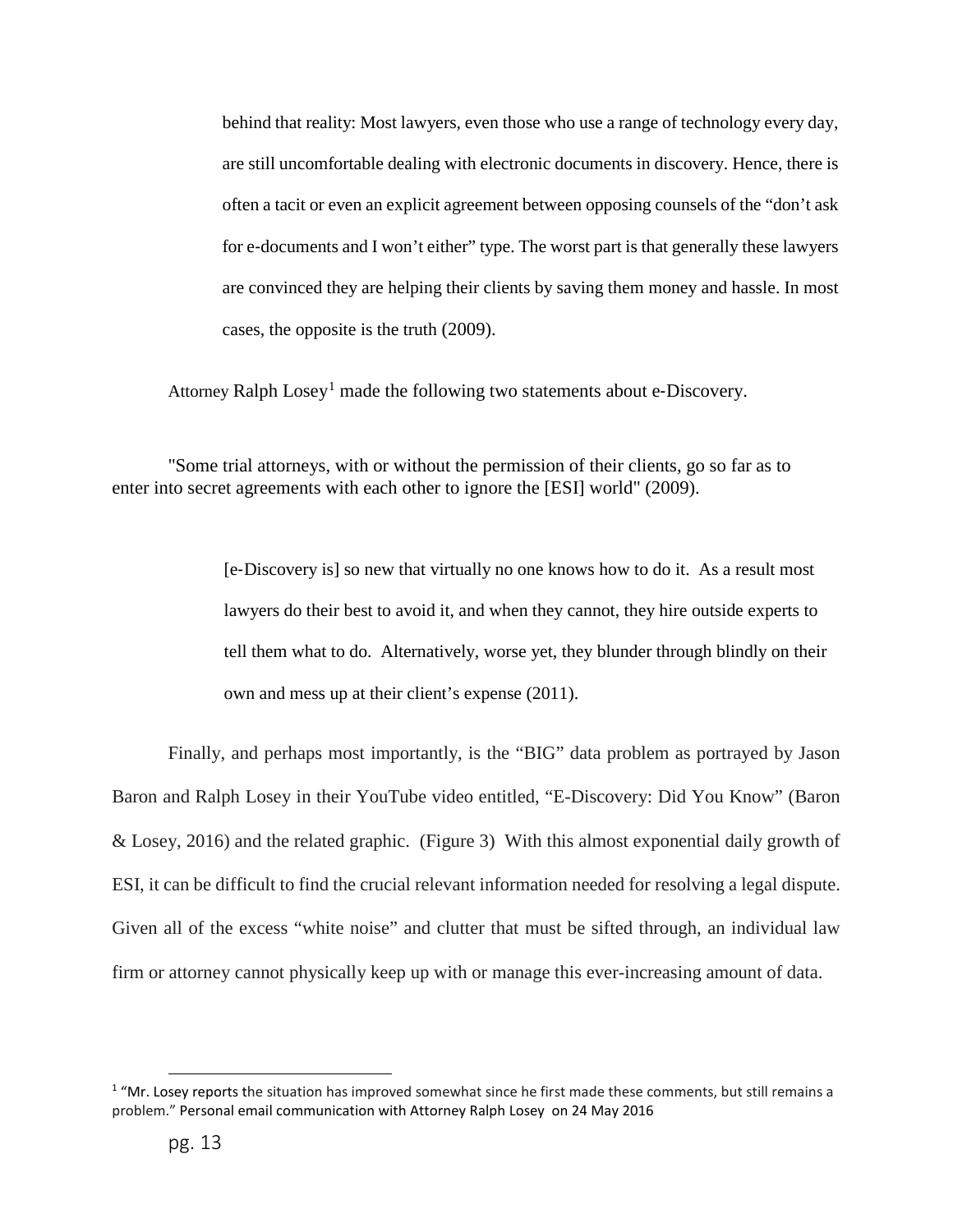# <span id="page-13-0"></span>THE BIG DATA PROBLEM

Over the years, the laws surrounding healthcare data retention have increased only slightly behind the skyrocketing rate at which data is being created. What remains constant is that in many professional negligence actions against a hospital or healthcare provider, the institution or professional must show that the care it provided was consistent with acceptable medical practice at the time and that the care was reasonable under the circumstances. The hospital's and or healthcare provider's paper and electronic medical records are essential to the defense of such actions.



*Figure 3*. One Zettabyte. Reprinted from *New York Academy of Sciences Presentation, Session IV: Implications of a Data Driven Built Environment,* given by J. O'Conner (Cisco Systems), 2012, Retrieved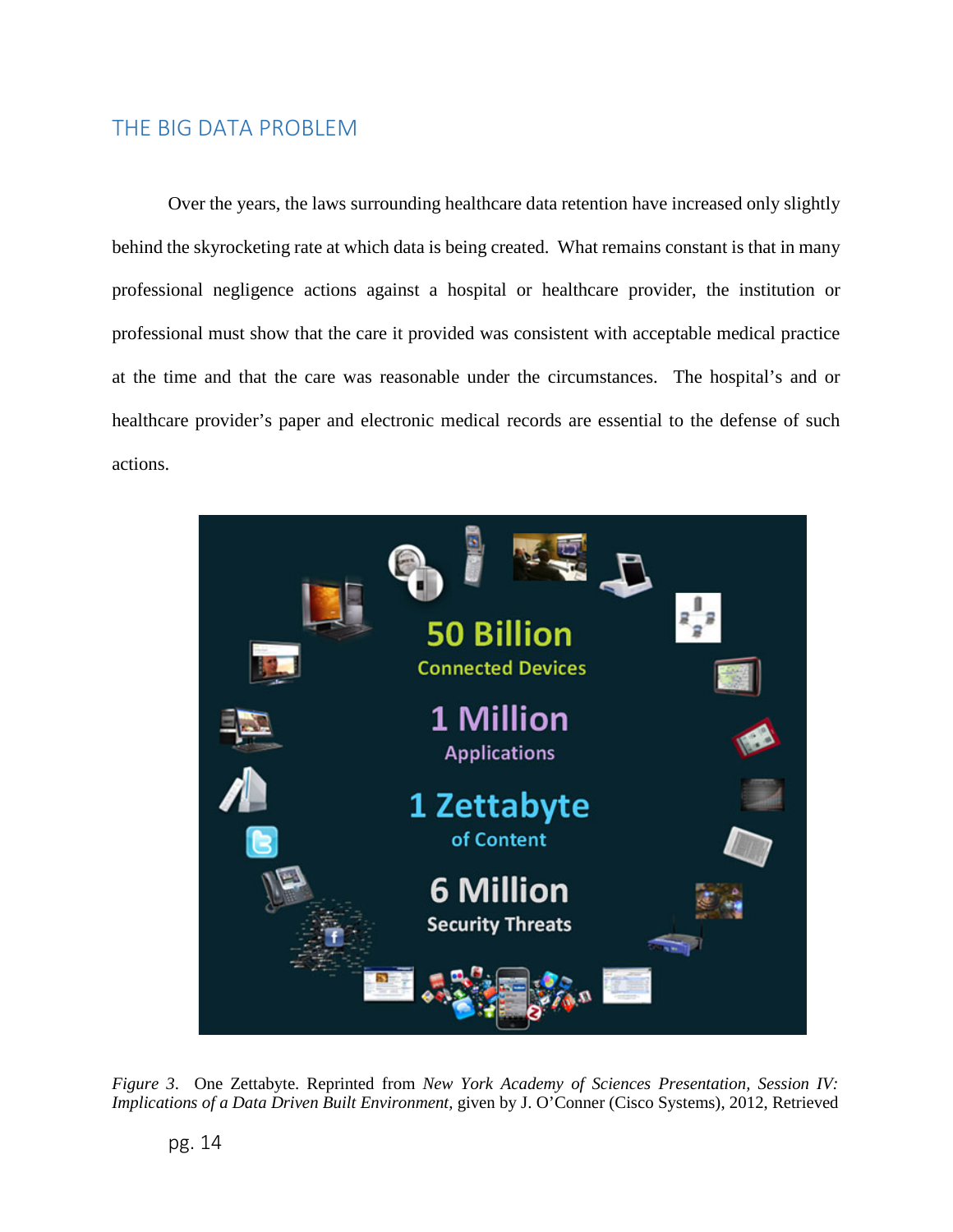from [http://www.nyas.org/MediaPlayer.aspx?mid=0592774e-e301-42e4-bfde-949db727ab4f.](http://www.nyas.org/MediaPlayer.aspx?mid=0592774e-e301-42e4-bfde-949db727ab4f) Copyright 2012, Cisco Systems. Reprinted with permission.

As healthcare-related information continues to grow, successful healthcare data management today relies on a collaborative, enterprise-wide approach for data retention and mitigating the medico-legal risks and issues associated with EMRs and e-Discovery. (Table 1)

#### **Table 1**

|                                                                             | <b>Individual</b><br>Provider |   | <b>Hospital</b> Organization | <b>Association</b> | eDiscovery<br><b>Vendor</b> | <b>Attorney Law</b><br>Firm |  |
|-----------------------------------------------------------------------------|-------------------------------|---|------------------------------|--------------------|-----------------------------|-----------------------------|--|
| <b>Avoidable and Known Consequences</b>                                     |                               |   |                              |                    |                             |                             |  |
| <b>Resultant from eDiscovery</b>                                            |                               |   |                              |                    |                             |                             |  |
| <b>Sanctions</b>                                                            | X                             | x | x                            | x                  | X                           | x                           |  |
| Spoliation                                                                  | x                             | x | X                            | x                  | x                           | X                           |  |
| Adverse Inference                                                           | X                             | x | $\mathbf x$                  | x                  | X                           | X                           |  |
| Lose The Case                                                               | x                             | x | x                            | x                  |                             | X                           |  |
| Increased Legal Costs and Expenses Incurred                                 | X                             | x | x                            | x                  |                             | x                           |  |
| <b>Failure of the Process</b>                                               |                               |   |                              |                    |                             |                             |  |
| Failure to inform the client about the rules                                |                               |   |                              |                    |                             | x                           |  |
| Failure to Cooperate                                                        | x                             | x | x                            | x                  |                             | x                           |  |
| Failure to Know and Use the eDiscovery Rules                                | X                             | X | $\mathbf x$                  | X                  |                             | X                           |  |
| Failure to hold the Attorney of record responsible for<br>obeying the rules | x                             | x | X                            | x                  |                             | x                           |  |
| Failure to Use TAR / Predictive Coding                                      | X                             | x | x                            | x                  |                             | X                           |  |
| Failure to Obtain Scheduling Order                                          | x                             | x | x                            | x                  |                             | x                           |  |
| <b>Failure Due to User</b>                                                  |                               |   |                              |                    |                             |                             |  |
| Technology-phobia                                                           |                               |   |                              |                    |                             | x                           |  |
| Lack of Competence / Knowledge / Training                                   |                               |   |                              |                    |                             | x                           |  |
| Over-Collection / Under-Collection                                          |                               |   |                              |                    |                             | X                           |  |
| Production Error / Preservation Failure                                     |                               |   |                              |                    |                             | x                           |  |
| Improper or Ineffective Search Skills / Techniques                          |                               |   |                              |                    |                             | x                           |  |

An example of current technology solutions to address these risks and meet the ongoing and future needs is the Gem Health network using blockchain technology as a means of providing "identity schemes, data storage, and smart contracts applications that execute against shared data infrastructure" while preserving the balance between patient privacy and security.

Healthcare organizations need to be prepared for an audit and possible litigation. For many organizations, it is difficult to determine what is being stored, where their data is stored, and perhaps even more troubling, if the information stored should be retained at all. The legal implications for a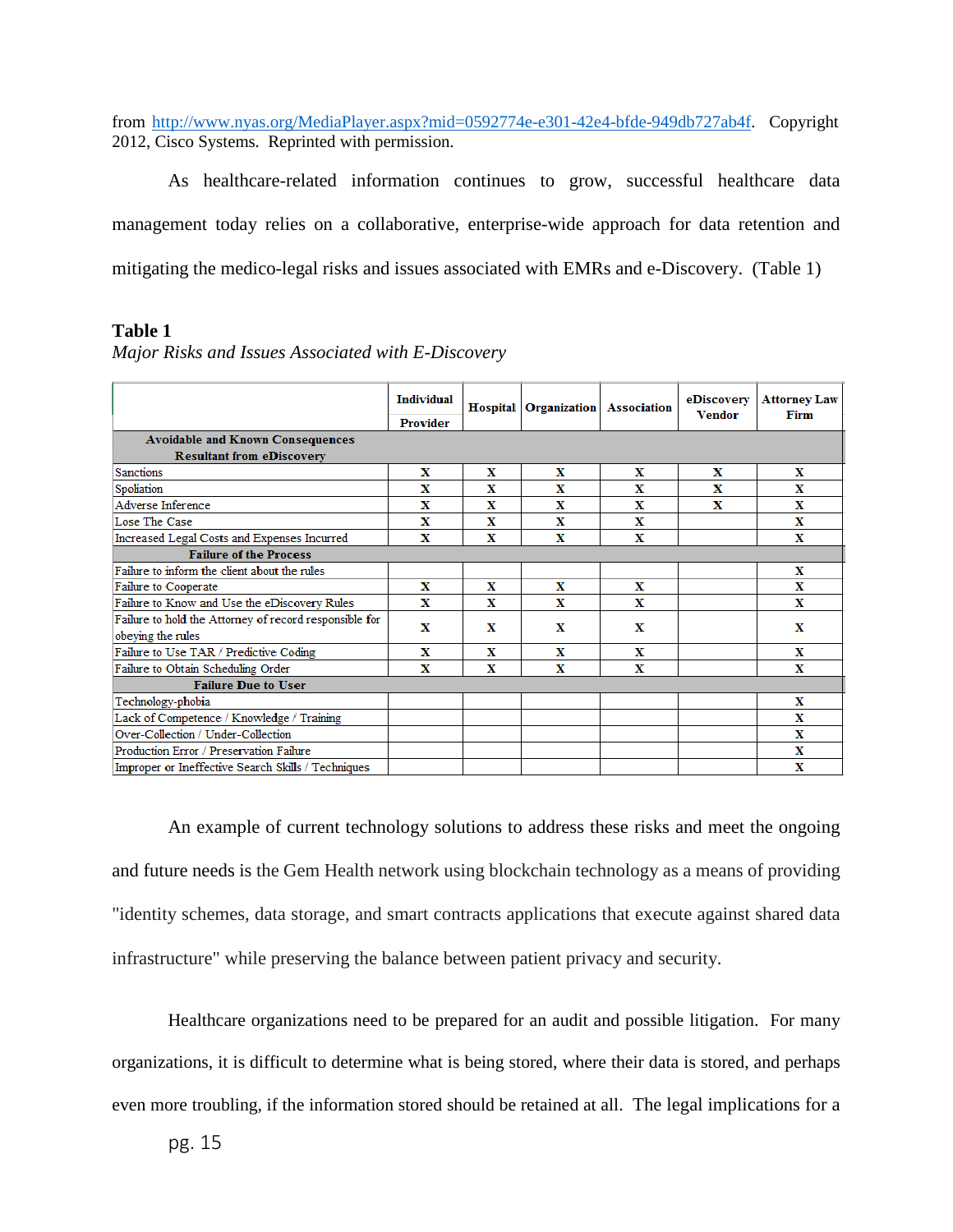data retention center underscore the need to access historical records quickly and efficiently for years to come. There are also concerns with the failure to establish and adhere to a data retention policy. Since the regulations vary by record type, state laws, and other conditions that make it difficult to maintain a consistent retention schedule, some healthcare organizations over-save in an effort to be safe. However, depending on how the data is stored, over-saving can create its own issues in terms of cost, storage capacity, and non-essential records that must be considered and waded through during times of litigation. Although many software applications, like a Customer Relationship Management (CRM), can move ESI to the Cloud without impediment, there may be some overarching legal and discovery concerns that are large enough to force companies to think twice before completely moving information management to the Cloud.

For example, one of the biggest concerns in data retention from a legal perspective is the escalating cost of storage and e-Discovery. High discovery costs are due in part to large portions of irrelevant data being brought into litigation. Duke University estimated, in major cases going to trial in 2008, that the ratio of pages discovered to pages entered as exhibits was 1000 to 1. The expense of e-Discovery alone (Ward, 2015) includes collection, preservation, processing, culling, review, production, and hosting. (Figure 4)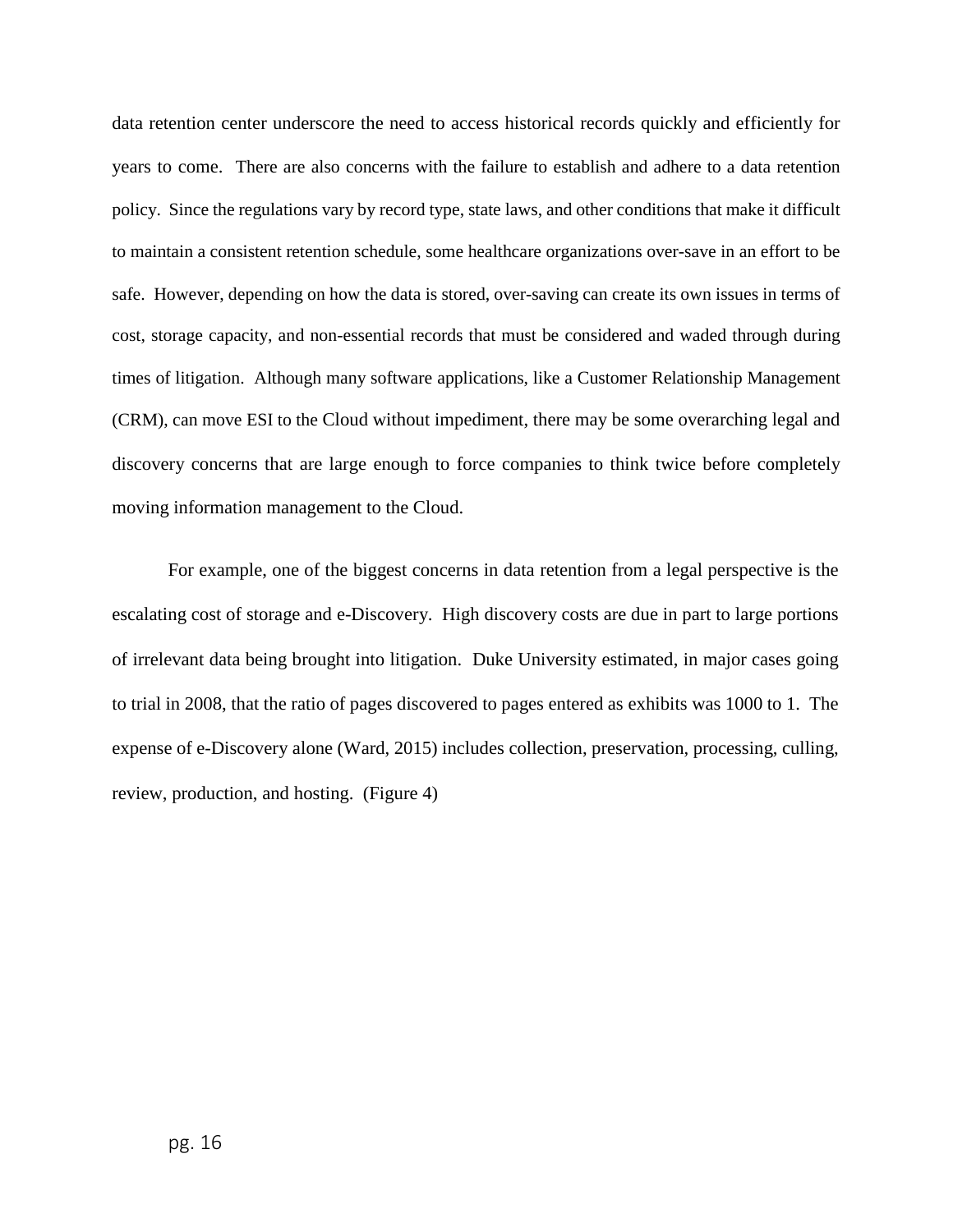

*Figure 4*. Costs. Reprinted from *Legal Focus: eDiscovery and Healthcare Records Retention White Paper,* by D. Ward, 2015. Retrieved from http://www.healthdataarchiver.com/legal-focus. Copyright 2010, Harmony Healthcare IT. Reprinted with permission.

These costs can be staggering. Experts estimate that e-Discovery costs range anywhere from \$5,000 to "upwards of \$30,000 per gigabyte" (Degnan, 2011). It is imperative for the healthcare profession to adopt a proactive stance and develop a preventive medico-legal mindset to appreciate the benefits of e-Discovery. One recently published white paper provides some insight (Kidder, 2015) into these legal risks, costs, and benefits.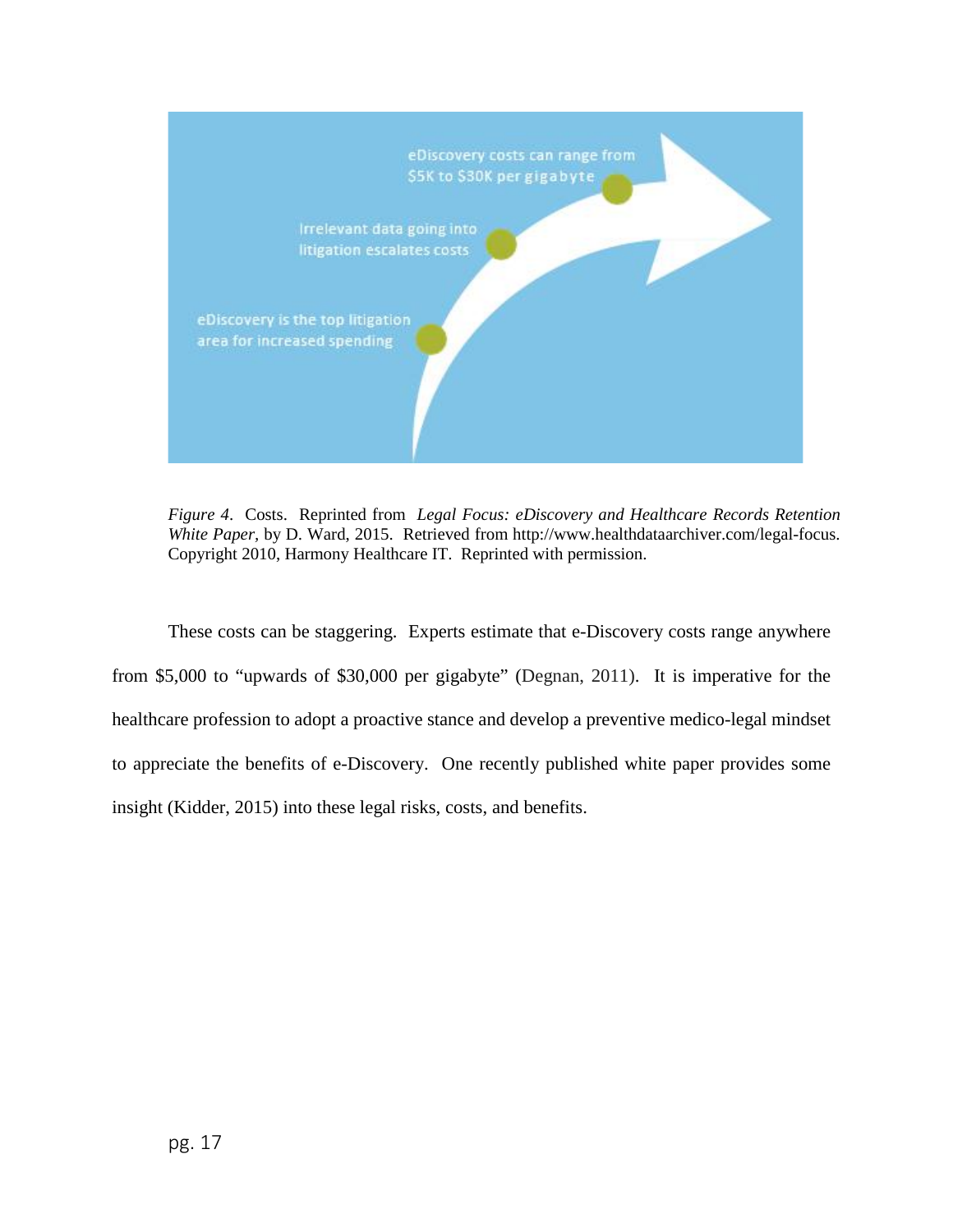# <span id="page-17-0"></span>BENEFITS OF BEING PROACTIVE AND ADOPTING A PREVENTIVE MEDICO-LEGAL STANCE

• **Cost Reduction:** Streamlining the long-term storage of historical PHI now will save money in the long run. Not only will it reduce costs paid for the support and technical maintenance of an antiquated system, but it will also save on training new staff on how to access information over the next 7 to 25 years.

**Eliminating Risk:** The archiving of patient data to a simplified and more stable storage solution ensures long-term access to the right information when it is needed for an audit or legal inquiry. Incorporating a data archive avoids the costly and cumbersome task of a full data conversion.

**Compliance:** Providers are required to preserve data for at least six years (if not longer) beyond the date of service. Clients can check with legal counsel, the Health Information Management Director, medical society, or American Health Information Management Association on medical record retention requirements that affect the facility type or practice specialty in by state.

**Simplified Access to Data:** By scanning and archiving medical documents, data, and images, the information becomes immediately accessible to those who need it.

• **Merging Data Silos:** Decades worth of data from disparate legacy software applications is archived for immediate access via any browser-based workstation or device. Medical document scanning and archiving provide access to patient paper charts.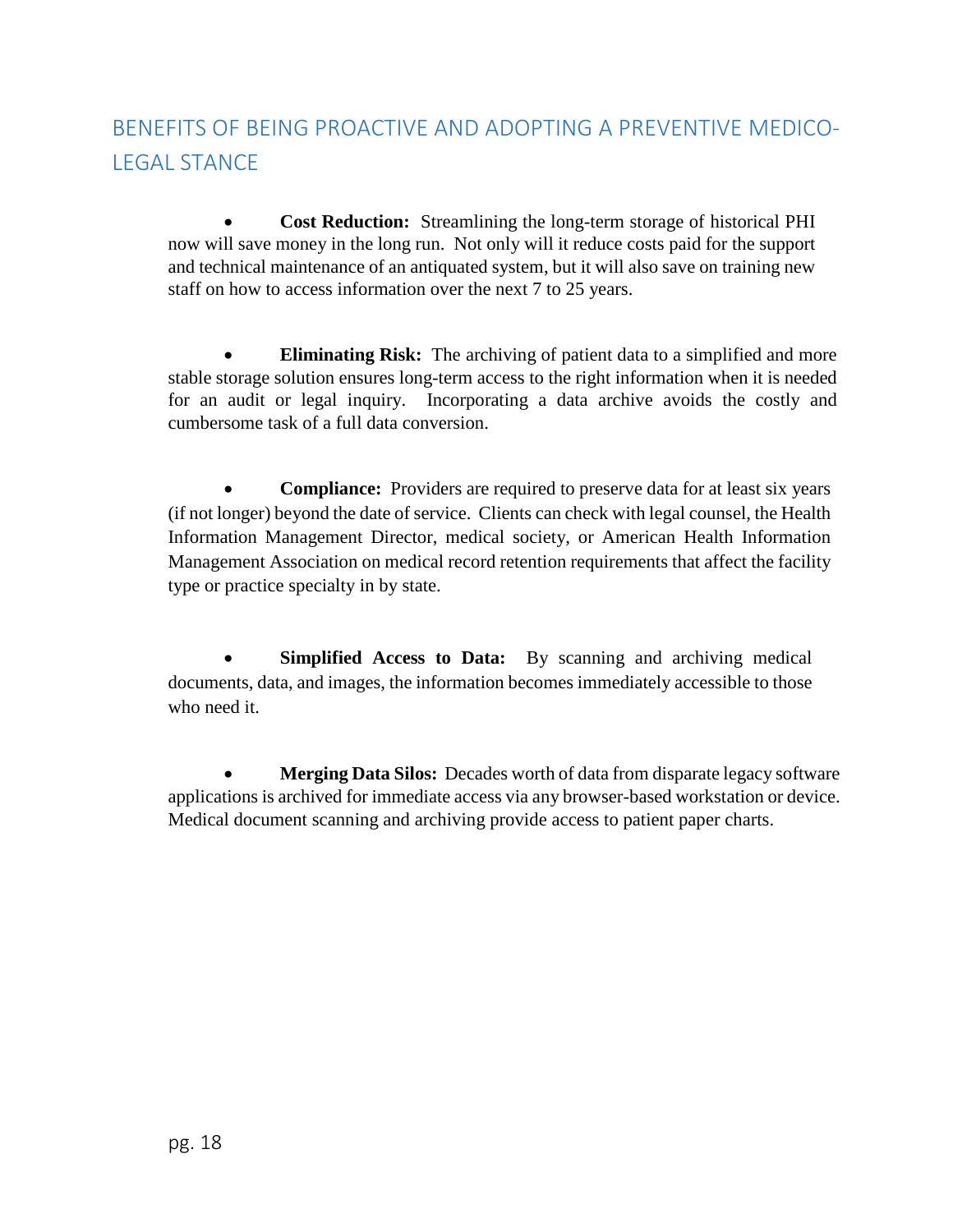## <span id="page-18-0"></span>HYPOTHETICAL SCENARIO FACING HEALTHCARE IT PROFESSIONALS

Assume that a hospital imaging center or tele-radiology service provider receives a certified letter along with a court order or subpoena from a plaintiff attorney demanding the production of all MRI hip imaging studies performed and/or interpreted by their entity during the past six years. Specifically, those dictated reports where the radiologist advised the ordering physician to obtain a follow-up imaging study. Furthermore, assume that the court mandates that the healthcare entity provide a complete accurate response to the subpoena according to a courtapproved e-Discovery protocol based upon criteria defined by the plaintiff and that the fulfilled request and results must be provided to the opposing counsel within the next thirty days. Given the cost per gigabyte and available resources that the healthcare entity must expend in terms of money, time, manpower, and other constraints, it is likely that many healthcare entities and providers would have difficulty handling this type of request without expending a significant amount of capital that ultimately ends up as fees paid to the legal team handling this legal matter. If the above hypothetical situation were to *actually* occur, how many hospitals, imaging centers, and tele-radiology service providers would be able to avoid receiving sanctions, spoliation charges, or an adverse inference due to either their attorney representing them and/or their own action(s) or failure(s) to act related to this e-Discovery matter? To add to their frustration, even if the healthcare professional or organization were to retain an attorney or law firm, that person or firm may not have the necessary expertise, skills, knowledge, training, competence, or understanding about healthcare that would be needed to most efficiently and cost-effectively handle the e-Discovery request for production order by the court.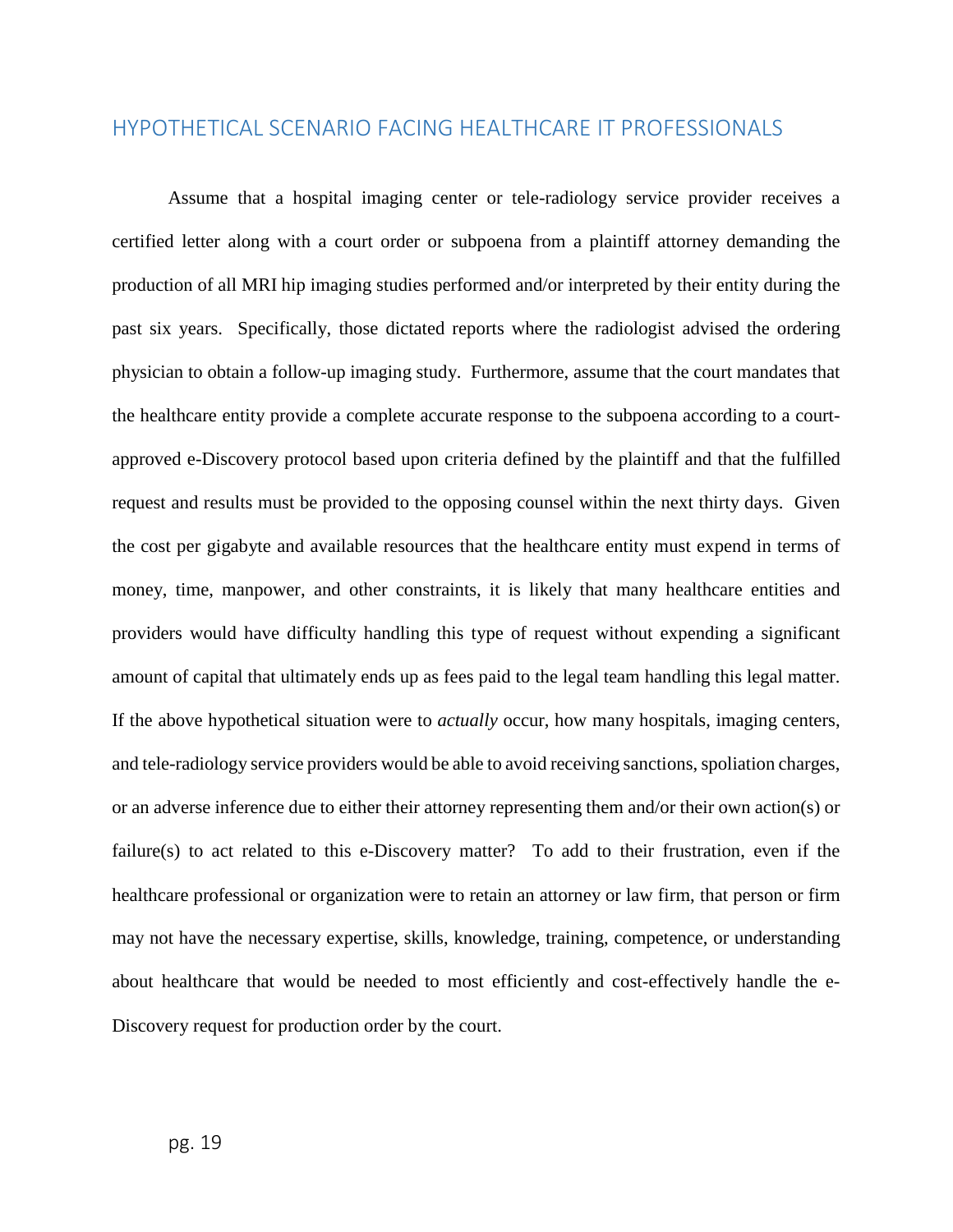## <span id="page-19-0"></span>**CONCLUSION**

The healthcare profession must educate itself about e-discovery. In light of e-Discovery, it must also prepare to initiate and implement its own healthcare litigation readiness program. To accomplish this, it must begin to acquire and train its members in the use of e-Discovery tools so that in the event of potential litigation, many costly mistakes can be avoided by them and their legal representative. It will be very helpful when an EMR vendor integrates its EMR platform with the platform of an e-Discovery software vendor so that more efficient and cost-effective search capabilities and features supportive of the e-Discovery needs of a healthcare entity can be easily performed.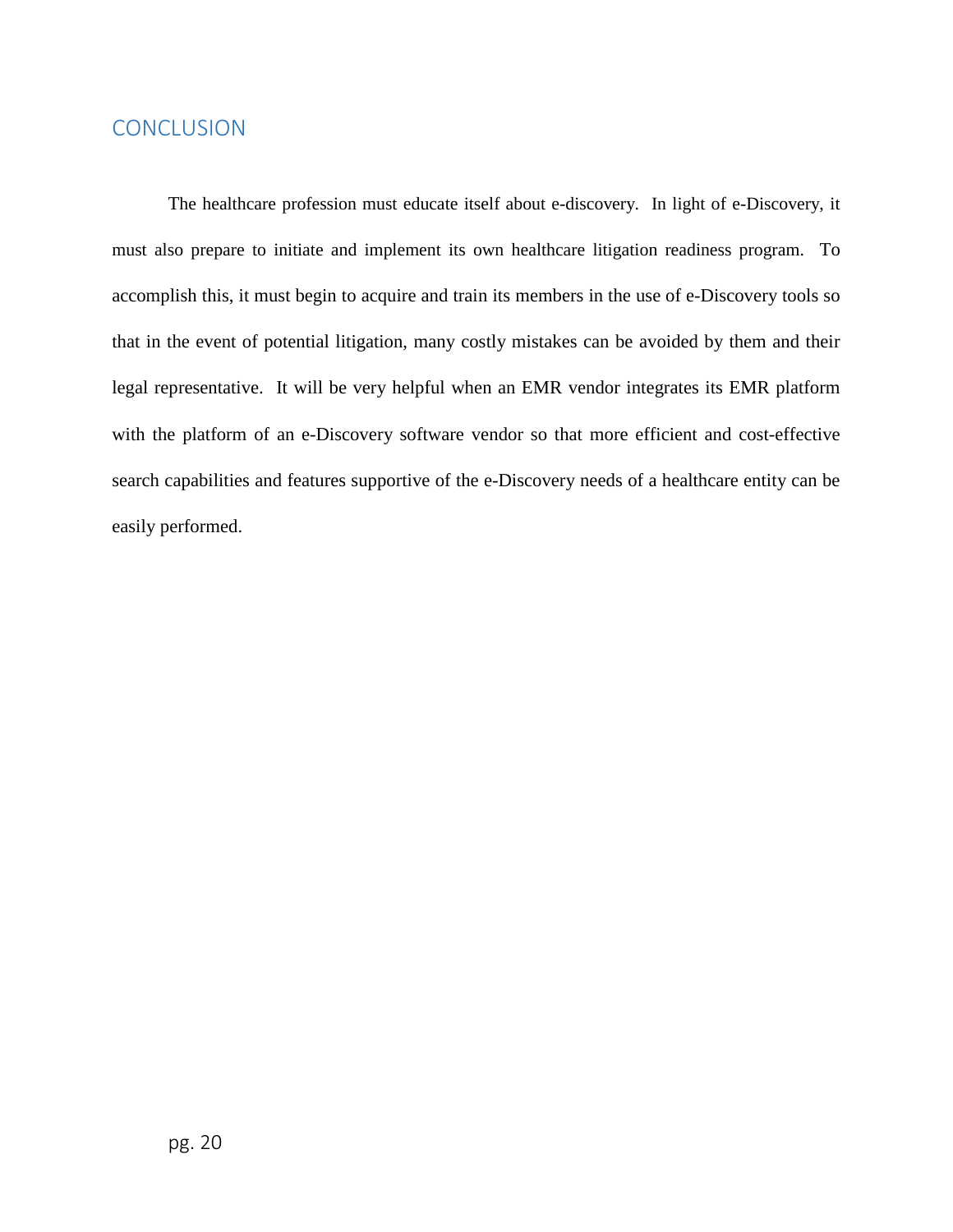### <span id="page-20-0"></span>SUMMARY

The vast majority of healthcare professionals are well aware of the transition to EMR pursuant to the 2014 implementation of the federal mandate. However, in the event of litigation, many healthcare organizations, hospitals, medical practices, and individual healthcare providers seem to have little, if any, knowledge or information about the significant financial and medicolegal risks they face associated with the use of EMR and ESI. For healthcare professionals and their office practice managers, it is important for them (as well as the attorneys who represent them) to know "what to do and what not to do" any time they are dealing with EMR, wherever those records may be found.

Thus, e-Discovery can and does represent a major fundamental change in how litigation and law will be practiced in the future. For many attorneys, e-Discovery is a brave new world where they must make a choice either to embrace it and to learn about the technology or run the risk of becoming a relic of the past.

Healthcare professionals and organizations should pay close attention to this topic if they want to best prepare themselves (and their attorney) for winning and minimize their chances of losing a medical malpractice lawsuit and any other professional or personal matter, whether it pertains to a civil or criminal legal matter.

*Now* is the time for healthcare organizations, industry professionals, healthcare providers, and their office practice managers to start learning about e-Discovery. Now is the time to bridge the knowledge gap between EMR, ESI, and the potential medico-legal problems associated with an EMR, *before* they are named as a party to a lawsuit.

pg. 21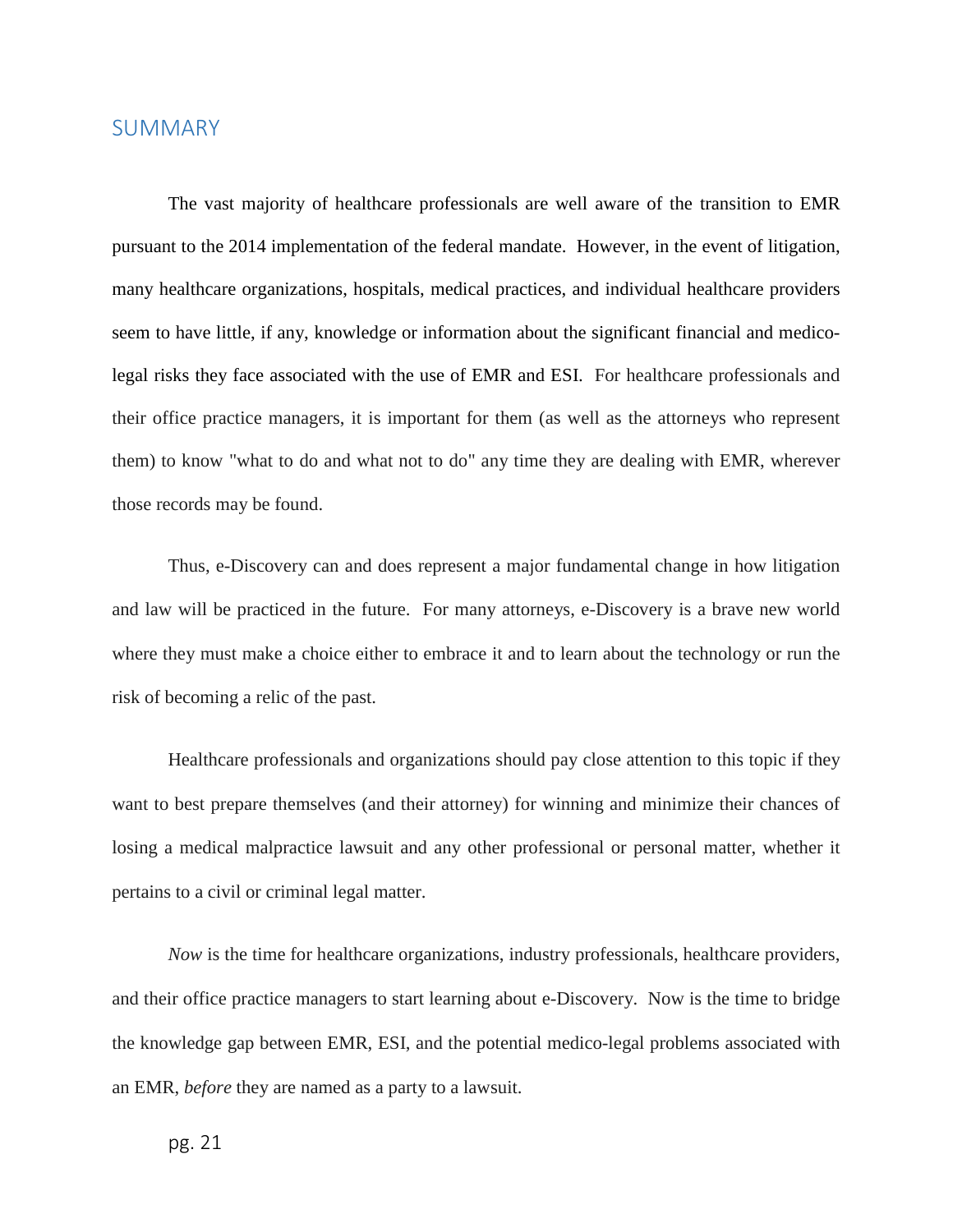## <span id="page-21-0"></span>**REFERENCES**

- Baron, J. & Losey, R. (January 2016) *E-Discovery: Did you know?* [Video file]Retrieved from https://www.youtube.com/watch?v=bWbJWcsPp1M
- Brady, K., Esteban, A., Hedges, R. & Ball K. (2008). E-discovery in healthcare & pharmaceutical litigation: what's ahead for ESI, PHI & EHR? (electronically stored, protected health information, electronic health record). [Electronic version]. *The Sedona Conference Journal, v.9 (Summer 2008).* Retrieved from https://thesedonaconference.org/node/92
- Brouillard, C. (2007). Unintended Consequences: The Impact of E-Discovery in Health Care. *For the Defense*, DRI (November, 2007). Retrieved from http: <https://www.dri.org/Services/Results/0?q=Author%253aBrouillard&src=FTD>
- Brouillard, C. (2010). The First Wave: Emerging Trends in Electronic Health Record Liability. *For the Defense.* DRI (July, 2010). Retrieved from http://www.ndha.org/image/cache/ehr\_liability\_issues.pdf
- Corapi, S. (2014, January) Could Malpractice reform Save the U.S. Health care System? Retrieved from http://www.pbs.org/newshour/rundown/could-malpractice-reformsave-the-us-health-care-system/
- Degnan D. (2011) Accounting for the Costs of Electronic Discovery. *Minnesota Journal of Law, Science & Technology*, Volume 12 Issue 1, pgs 151-190. Retrieved from http://scholarship.law.umn.edu/mjlst/vol12/iss1/
- Dove, A. (2010, November) Drafting a Dream Team to Prevent E- Discovery Nightmares. *Information Management*, ARMA International (Nov/Dec 2010). Retrieved from http://content.arma.org/IMM/Libraries/Nov-Dec 2010 PDFs/IM 1110 drafting a dream team.sflb.ashx
- DRI: The Voice of the Defense Bar. (2016, January). Brouillard, C.P. Member Bio page Retrieved January 18, 2016, from http://dri.org/Member/Index/309895
- Hamilton, W. & Lange, M. (2015) Law Schools Lag in Teaching E-discovery. Retrieved from http://digital.todaysgeneralcounsel.com/Vizion5/viewer.aspx?issueID=31&pageID=30